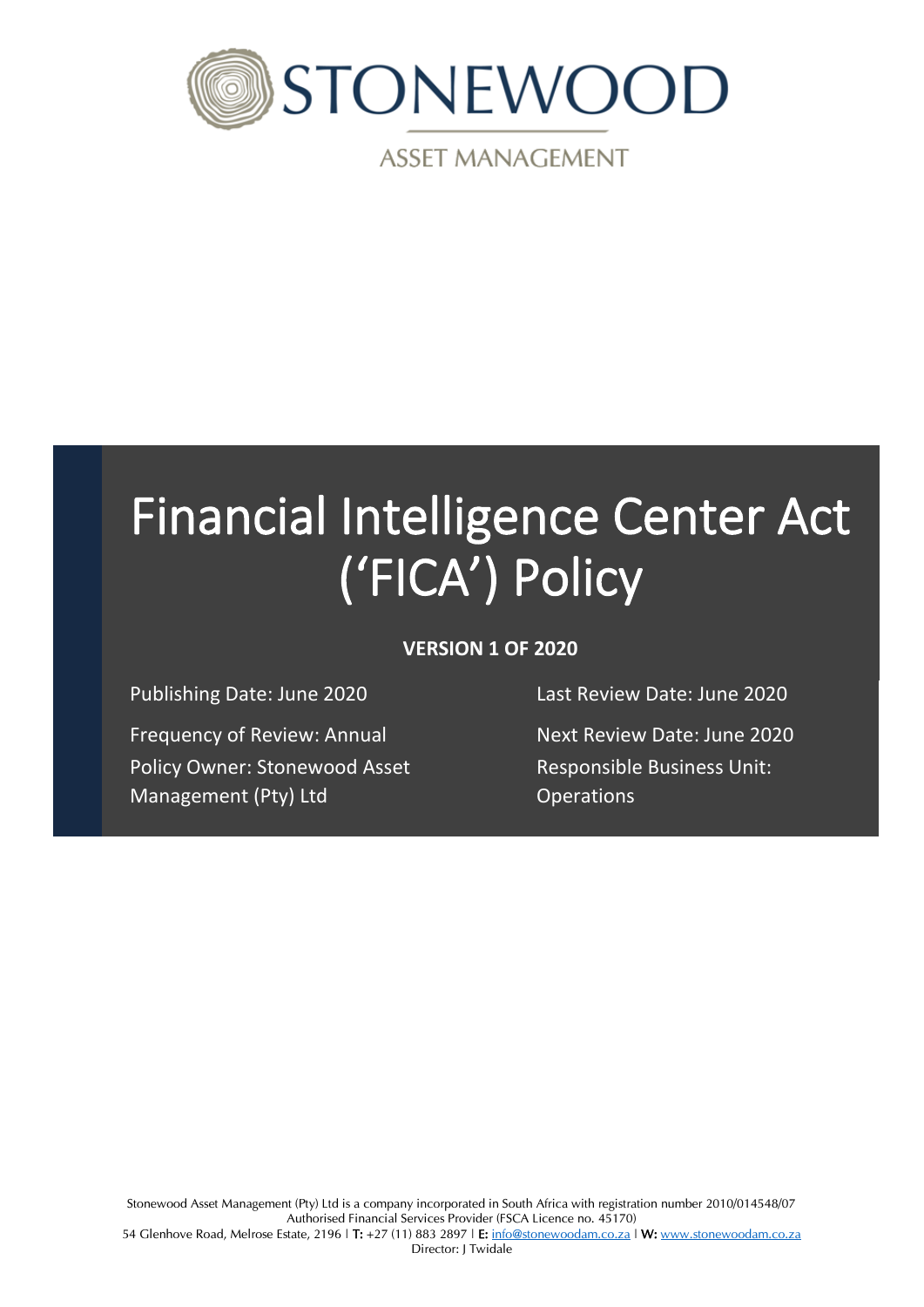# **POLICY STATEMENT**

- Any reference to the "organisation" shall be interpreted to include the "policy owner".
- The organisation's governing body, its employees, volunteers, contractors, suppliers and any other persons acting on behalf of the organisation are required to familiarise themselves with the policy's requirements and undertake to comply with the stated processes and procedures.

### **POLICY ADOPTION**

By signing this document, I authorise the organisation's approval and adoption of the processes and procedures outlined herein.

| Name & Surname | James Twidale |
|----------------|---------------|
| Capacity       | Director      |
| Signature      | <u> MM</u>    |
| Date           | 25 JUNE 2020  |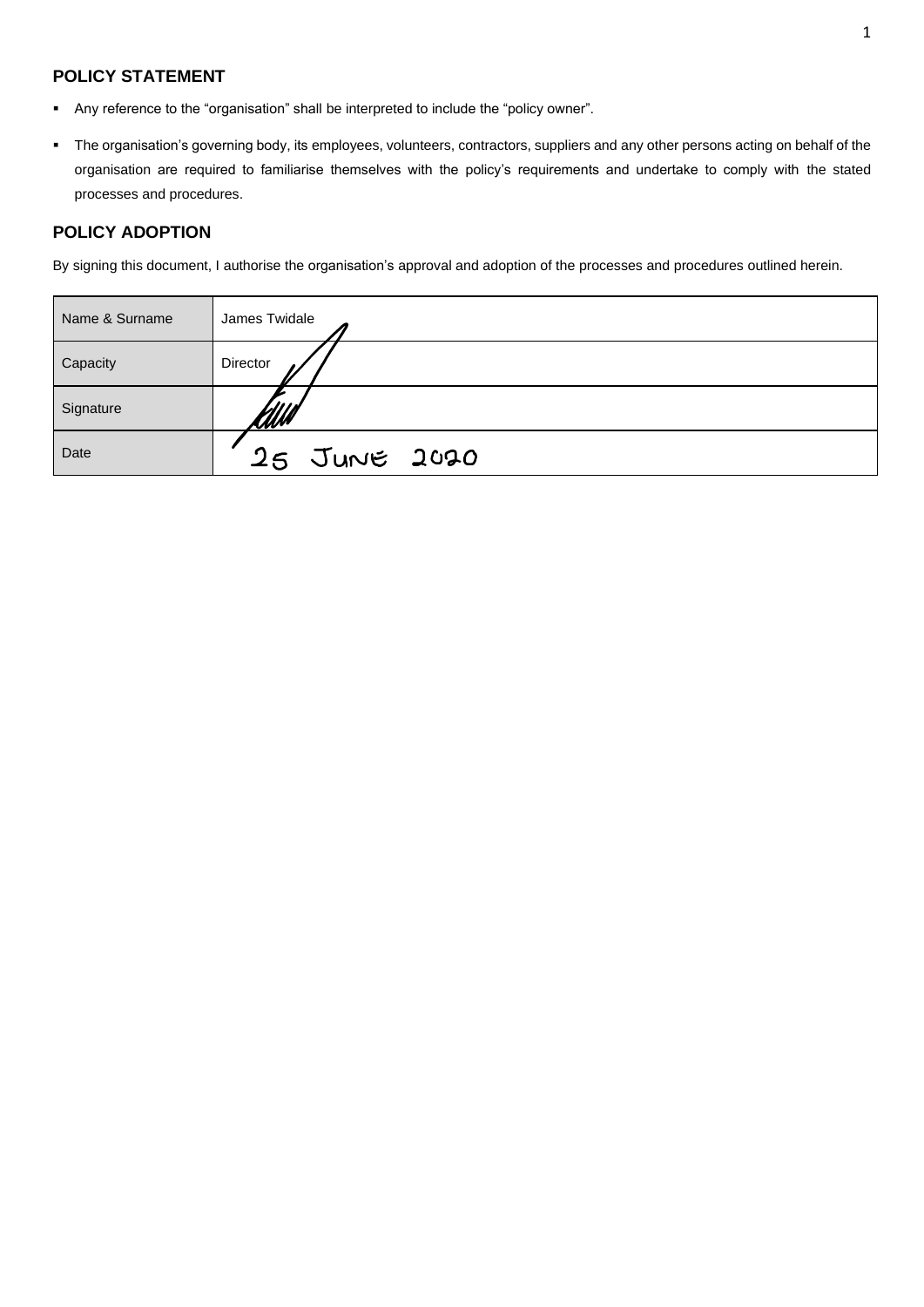# TABLE OF CONTENTS

| 1. |     |  |  |  |  |
|----|-----|--|--|--|--|
| 2. |     |  |  |  |  |
|    | 2.1 |  |  |  |  |
|    | 2.2 |  |  |  |  |
|    | 2.3 |  |  |  |  |
|    | 2.4 |  |  |  |  |
|    | 2.5 |  |  |  |  |
|    | 2.6 |  |  |  |  |
|    | 2.7 |  |  |  |  |
|    | 2.8 |  |  |  |  |
|    | 2.9 |  |  |  |  |
|    |     |  |  |  |  |
|    |     |  |  |  |  |
|    |     |  |  |  |  |
|    |     |  |  |  |  |
|    |     |  |  |  |  |
|    |     |  |  |  |  |
|    |     |  |  |  |  |
|    |     |  |  |  |  |
|    |     |  |  |  |  |
|    |     |  |  |  |  |
|    |     |  |  |  |  |
|    |     |  |  |  |  |
|    |     |  |  |  |  |
|    |     |  |  |  |  |
|    |     |  |  |  |  |
| 3. |     |  |  |  |  |
| 4. |     |  |  |  |  |
| 5. |     |  |  |  |  |
| 6. |     |  |  |  |  |
| 7. |     |  |  |  |  |
| 8. |     |  |  |  |  |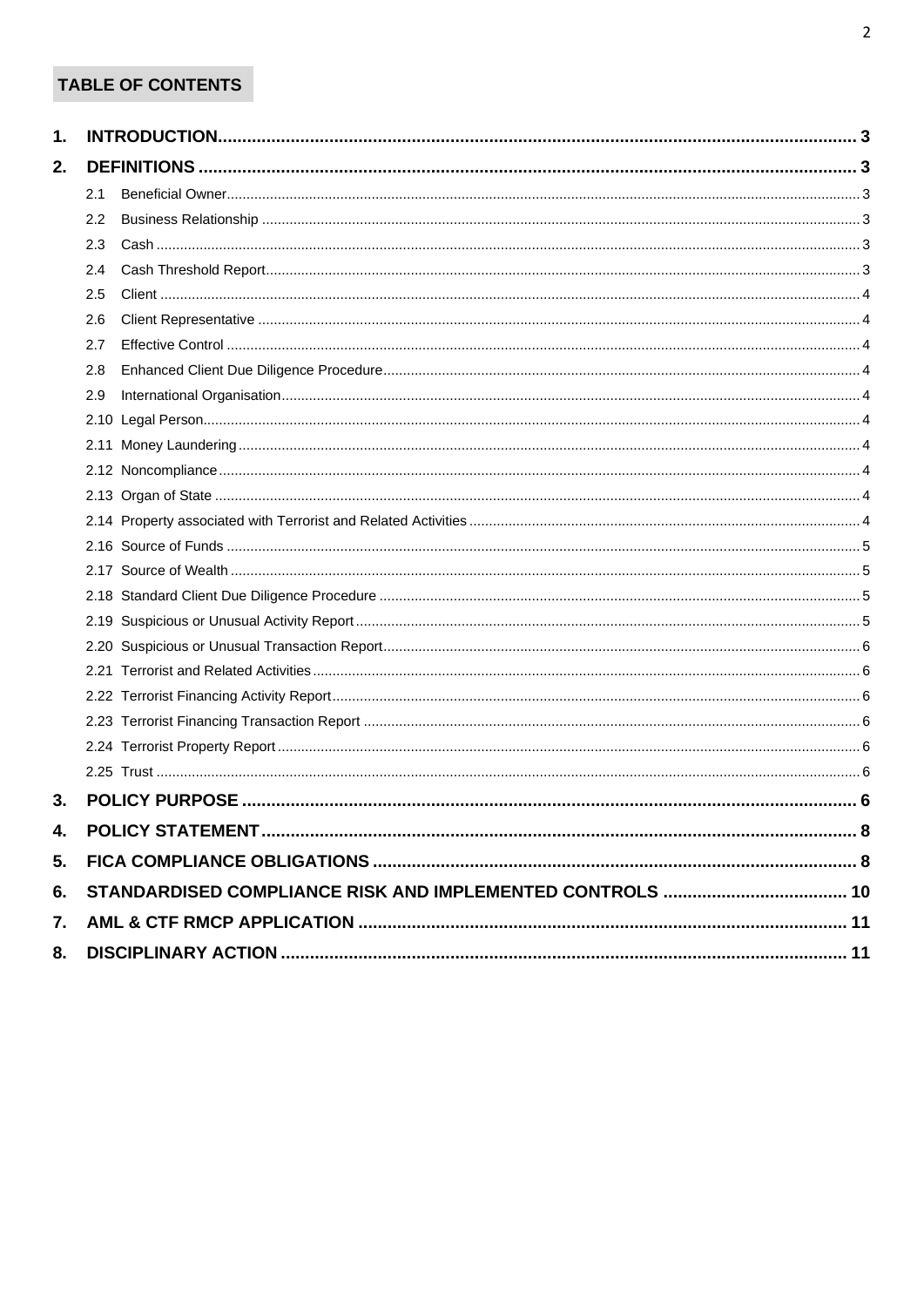# <span id="page-3-0"></span>**1. INTRODUCTION**

The criminal activities of money laundering and terrorist financing have become a global problem as a result of several changes in world markets. The growth in international trade, the expansion of the global financial system and the global surge in organised crime have all converged to provide the source, opportunity and means for converting illegal proceeds into what appears to be legitimate funds.

Money laundering and the financing of terrorism have a devastating effect on the soundness of financial institutions and undermine the political stability of democratic nations. In order to combat these activities, the global community resolved to establish the Financial Action Task Force ("FATF") in 1989.

FATF is an inter-governmental body whose purpose is the development and promotion of policies to combat money laundering and the financing of terrorism. South Africa became a member state of FATF in 2003 and has demonstrated a strong commitment to the body's membership criteria though the enactment of the Protection of Constitutional Democracy Against Terrorist and Related Activities Act 33 of 2004 ("POCDATARA"), the Prevention of Organised Crime Act 121 of 1998 ("POC Act") and the Financial Intelligence Centre Act 38 of 2001 ("FICA").

The purpose of FICA is to introduce an Anti-Money Laundering ("AML") and Counter Terrorist Financing ("CTF") regulatory framework for South Africa and to establish the Financial Intelligence Centre ("FIC") who is tasked with supervising and enforcing compliance with the Act. FICA also imposes certain duties on organisations that are more likely to be exploited for money laundering or terrorist financing purposes.

The organisation recognises that it has been classified as a type of institution that is more readily targeted by criminals for money laundering or terrorist financing purposes. The governing body has therefore committed itself to comply fully with FICA's regulatory requirements in order to make it more difficult for criminals to implicate the organisation in these activities.

#### <span id="page-3-1"></span>**2. DEFINITIONS**

The definitions provided below have been adapted to align with the organisation's specific requirements and may not necessarily have the exact same meaning as that of similar legal definition.

# <span id="page-3-2"></span>2.1 **Beneficial Owner**

In respect of a legal person, means a natural person who, independently or together with another person, directly or indirectly:

- owns the legal person; or
- **EXERCISES** effective control over the legal person.

#### <span id="page-3-3"></span>2.2 **Business Relationship**

Means a relationship between a client and the organisation for the purpose of concluding transactions on a regular basis.

#### <span id="page-3-4"></span>2.3 **Cash**

Cash means coin and paper money of the Republic of South Africa or of another country that is designated as legal tender and that circulates as, and is customarily used and accepted as, a medium of exchange in the country of issue, and includes travellers' cheques.

#### <span id="page-3-5"></span>2.4 **Cash Threshold Report**

Means the report that must be submitted to the FIC where a transaction is concluded with a client, and an amount of cash in excess of the prescribed amount i.e. R24 999 is paid or received by the organisation in terms of that transaction. The cash threshold also includes a series of transactions or an aggregate of smaller amounts which when combined equal the amount of R24 999. If it appears to the organisation that the transactions involving those smaller amounts are linked, these transactions must be considered as fractions of one transaction.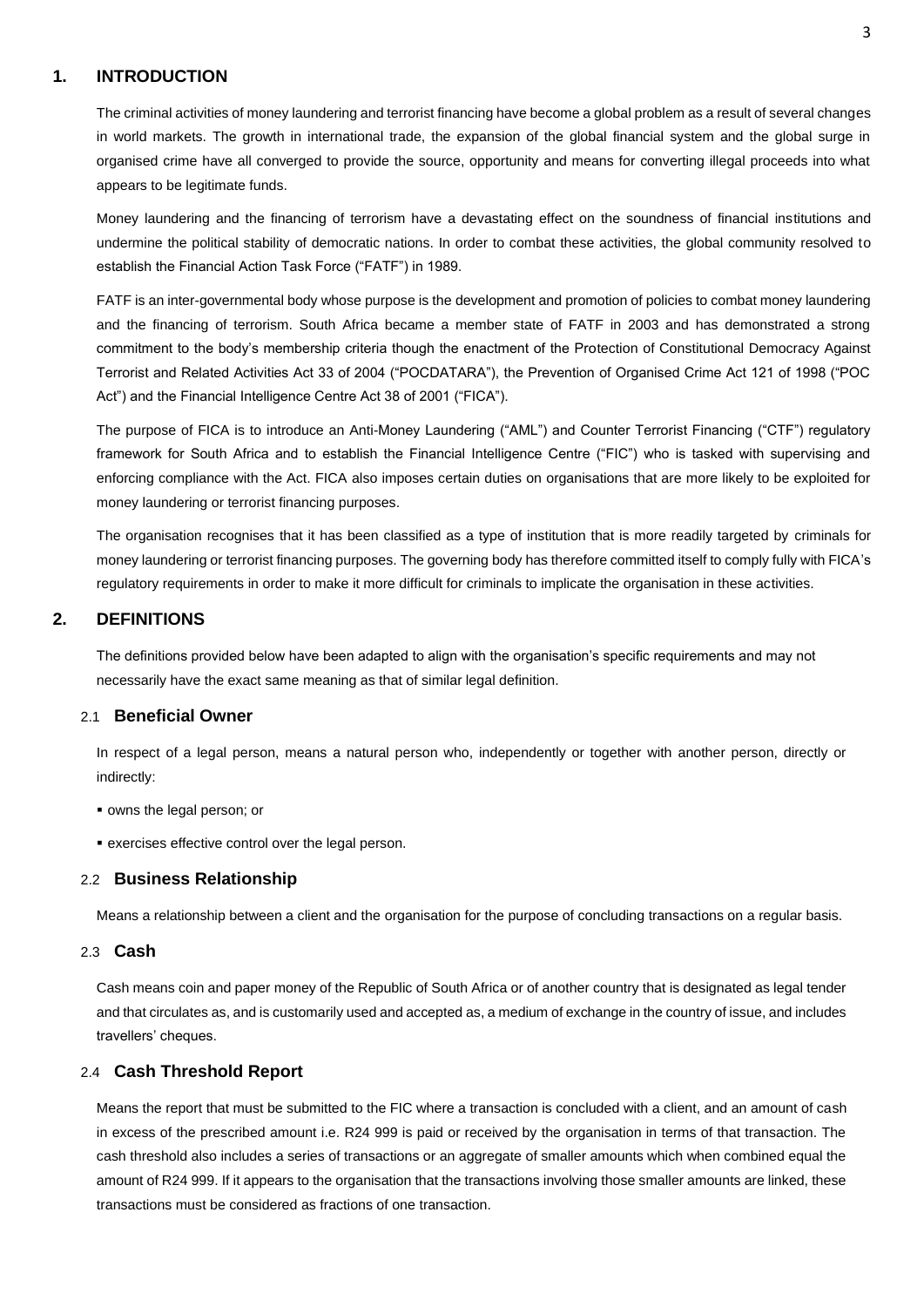#### <span id="page-4-0"></span>2.5 **Client**

In relation to the organisation, means a person who has entered into a single transaction or a business relationship with the organisation.

#### <span id="page-4-1"></span>2.6 **Client Representative**

In relation to the organisation, means a natural person who has been authorised by a client to enter into a single transaction or a business relationship with the organisation on behalf of that client.

#### <span id="page-4-2"></span>2.7 **Effective Control**

In respect of a legal person, means the ability to materially influence or make key decisions in respect of, or on behalf of that legal person.

#### <span id="page-4-3"></span>2.8 **Enhanced Client Due Diligence Procedure**

Means the reasonable steps taken by the organisation to establish and verify the identity of a client that is party to a High-Risk ML/TF transaction and is identified as high risk, which steps are more stringent than a Standard Due Diligence.

#### <span id="page-4-4"></span>2.9 **International Organisation**

While not defined under FICA, an international organisation means any organisation recognised by the Minister of Finance and any official of such organisation who enjoys such privileges and immunities as may be provided for in any agreement entered into with such organisation or as may be conferred on them by virtue of section 7(2) of Diplomatic Immunities and Privileges Act, 37 of 2001.

#### <span id="page-4-5"></span>2.10 **Legal Person**

Any person, other than a natural person, that enters into a single transaction or establishes a business relationship, with the organisation, and includes a person incorporated as a company, close corporation, foreign company or any other form of corporate arrangement or association, but excludes a trust, partnership or sole proprietor.

#### <span id="page-4-6"></span>2.11 **Money Laundering**

Means an activity which has, or is likely to have, the effect of concealing or disguising the nature, source, location, disposition or movement of the proceeds of unlawful activities or any interest which anyone has in such proceeds.

#### <span id="page-4-7"></span>2.12 **Noncompliance**

Any act or omission that constitutes a failure to comply with any of FICA's provisions, regulations, and the organisation's AML & CTF RMCP, or any order or directive made in terms of FICA.

#### <span id="page-4-8"></span>2.13 **Organ of State**

The Constitution defines an Organ of state as:

- (a) any department of state or administration in the national, provincial or local sphere of government; or
- (b) any other functionary or institution:
- exercising a power or performing a function in terms of the Constitution or a provincial constitution; or
- exercising a public power or performing a public function in terms of any legislation, but does not include a court or a judicial officer.

#### <span id="page-4-9"></span>2.14 **Property associated with Terrorist and Related Activities**

Has the meaning assigned to it in Section 1 of the Prevention of Organised Crime Act 121 of 1998 ("POC Act").

Property in this context means:

money, or any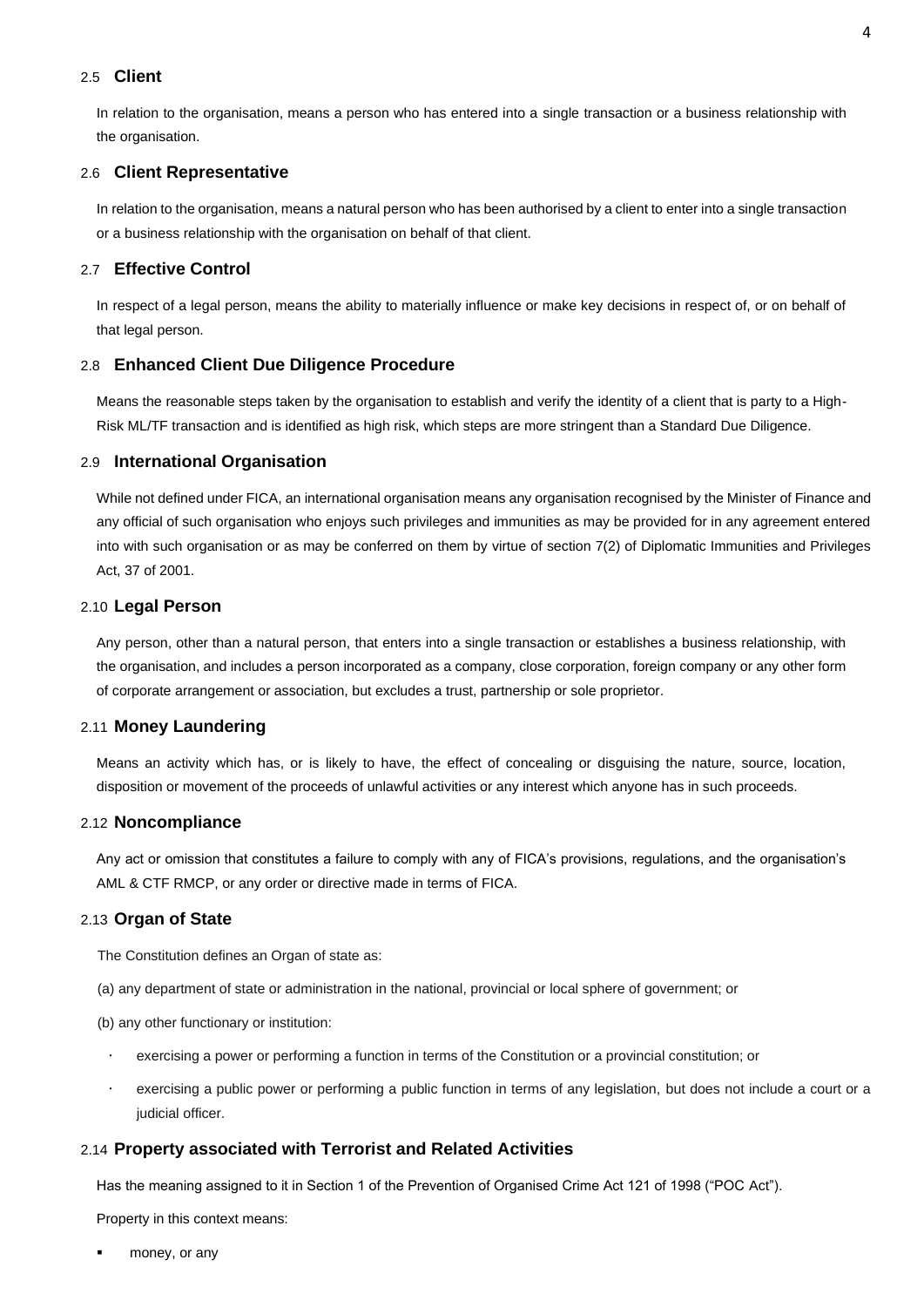- movable, immovable, corporeal or incorporeal thing, or any
- rights, privileges, claims and securities and any interest therein and all proceeds thereof, which were acquired, collected, used, possessed, owned or provided for the benefit of, or on behalf of, or at the direction of, or under the control of an entity (or another entity that has provided financial or economic support to such an entity) which commits or attempts to commit, or facilitates the commission of a specified offence as defined in POCDATARA.

An abbreviated list of the POCDATARA offences are:

- The intentional delivery, placing, discharging, detonating (or making a hoax associated with these activities), of an explosive or other lethal device in, into or against a place of public use, a state or government facility, a public transport facility, a public transportation system, or an infrastructure facility.
- The intentional seizure, high-jacking, taking control, destroying or endangering the safety of a fixed platform.
- The intentional seizure, detaining or taking of a hostage in order to compel any third party, including a state, intergovernmental organisation or a group of persons, to do or abstain from doing any act as an explicit or implicit condition for the release of the hostage.
- The intentional murder, kidnap violent attack or other offence related to causing harm to an internationally protected person.
- The intentional seizure or taking of control of an aircraft by force or threat.
- The intentional seizure or taking of control of a ship by force or threat.
- The harbouring, concealing, of a person or group of persons who intend to commit, or who has committed any of the offences listed above.
- The financing of a person or group of persons to commit, or to facilitate the commission of any of the offences listed above.
- The threatening, attempting to threaten, the conspiring with any other person or the inciting of another person to commit any of the offences listed above.

#### 2.15 **Single Transaction**

A single transaction, means a transaction:

- other than a transaction concluded in the course of a business relationship, and
- where the value of the transaction is not less than the prescribed amount. i.e. R5000

#### <span id="page-5-0"></span>2.16 **Source of Funds**

Means the origin of the funds that will be used by the client in concluding a single transaction or which a prospective client is expected to use in concluding transactions in the course of a business relationship.

#### <span id="page-5-1"></span>2.17 **Source of Wealth**

Means the origin of the entire body of wealth obtained by the client in concluding a single transaction or which a prospective client is expected to use in concluding transactions in the course of a business relationship.

#### <span id="page-5-2"></span>2.18 **Standard Client Due Diligence Procedure**

Means the reasonable steps taken by the organisation to establish and verify the identity of a client in the course of the establishment of a business relationship with the organisation, which steps are fewer and less onerous than an Enhanced Due Diligence.

#### <span id="page-5-3"></span>2.19 **Suspicious or Unusual Activity Report**

Means the report that must be submitted to the FIC where there is reasonable knowledge in respect of the proceeds of unlawful activities or money laundering, and where the report relates to an activity which does not involve a transaction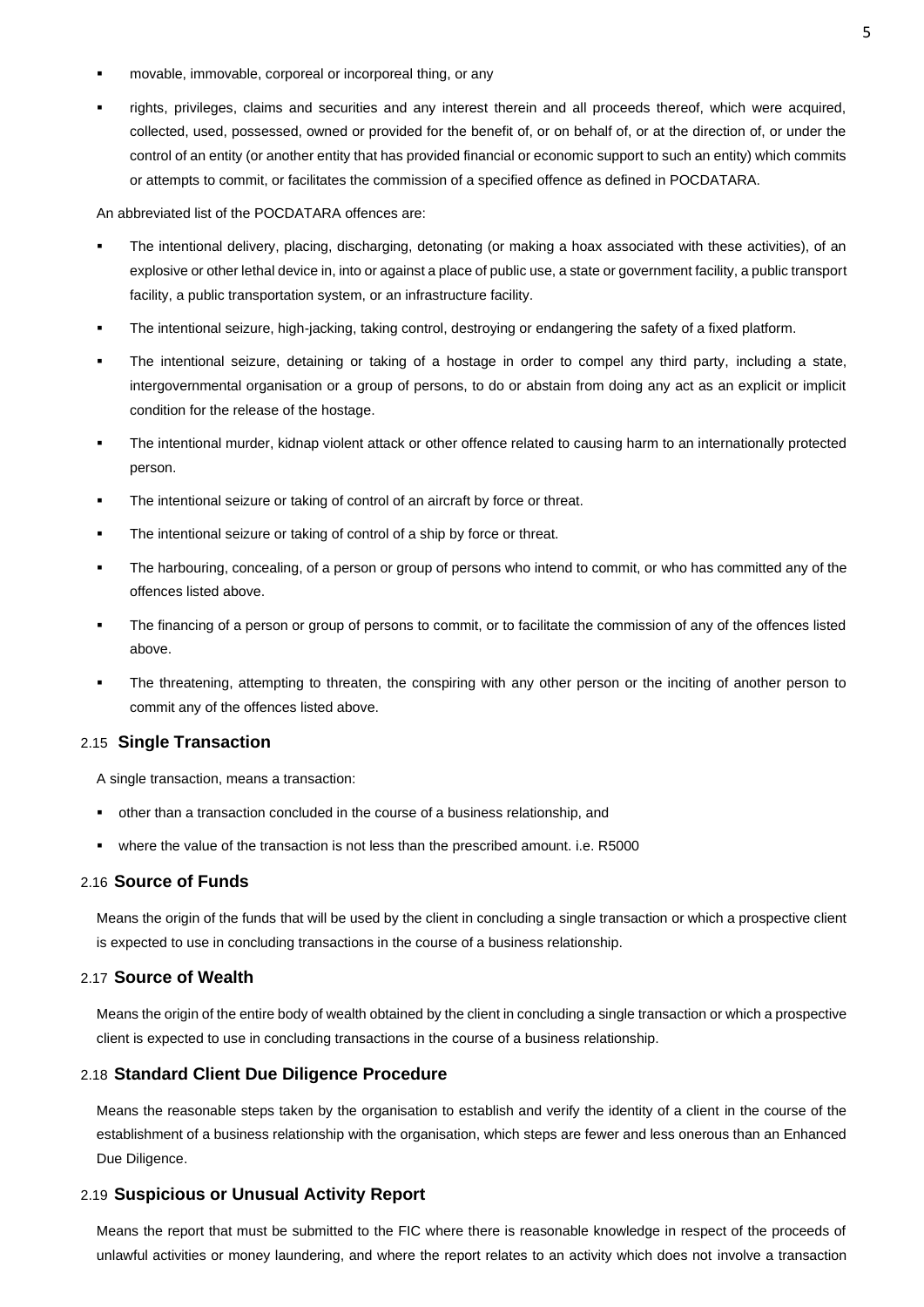between two or more parties, or in respect of a transaction or a series of transactions about which enquires are made, but which has not been concluded, respectively.

#### <span id="page-6-0"></span>2.20 **Suspicious or Unusual Transaction Report**

Means the report that must be submitted to the FIC where there is reasonable knowledge in respect of the proceeds of unlawful activities or money laundering, and where the report relates to a transaction or a series of transactions between two or more parties.

#### <span id="page-6-1"></span>2.21 **Terrorist and Related Activities**

Has the meaning assigned to it in Section 1 of the Protection of Constitutional Democracy Against Terrorist and Related Activities Act 33 of 2004 ("POCDATARA").

#### <span id="page-6-2"></span>2.22 **Terrorist Financing Activity Report**

Means the report that must be submitted to the FIC where there is reasonable knowledge in respect of the financing of terrorism and related activities, and where the report relates to an activity which does not involve a transaction between two or more parties, or in respect of a transaction or a series of transactions about which enquires are made, but which has not been concluded, respectively.

#### <span id="page-6-3"></span>2.23 **Terrorist Financing Transaction Report**

Means the report that must be submitted to the FIC where there is reasonable knowledge in respect of the financing of terrorism and related activities, and where the report relates to a transaction or a series of transactions between two or more parties.

#### <span id="page-6-4"></span>2.24 **Terrorist Property Report**

Means the report that must be submitted to the FIC where the organisation has in its possession, or under its control property, associated with terrorist and related activities.

#### <span id="page-6-5"></span>2.25 **Trust**

Means a trust as defined in Section 1 of the Trust Property Control Act 57 of 1988, but does not include a trust established:

- by virtue of a testamentary disposition,
- by virtue of a court order,
- in respect of persons under curatorship, or
- by the trustees of a retirement fund in respect of benefits payable to the beneficiaries of that retirement fund, and includes a similar arrangement established outside of South Africa.

#### <span id="page-6-6"></span>**3. POLICY PURPOSE**

The purpose of this policy is to confirm the organisation's commitment to implementing an effective Anti-Money Laundering & Counter -Terrorist Financing Risk Management and Compliance Programme ("AML & CTF RMCP"), as required by FICA.

The purpose of this AML & CTF Risk Management and Compliance Programme is to:

- Enable the organisation to identify, assess, mitigate, manage and monitor the risk that the provision by the organisation of its products or services may involve or facilitate money laundering activities or the financing of terrorist and related activities.
- Provide for the manner in which the organisation determines if a person is:
	- A prospective client in the process of establishing a business relationship or entering into a single transaction with the organisation, or
	- A client who has established a business relationship or entered into a single transaction, is a client of the organisation.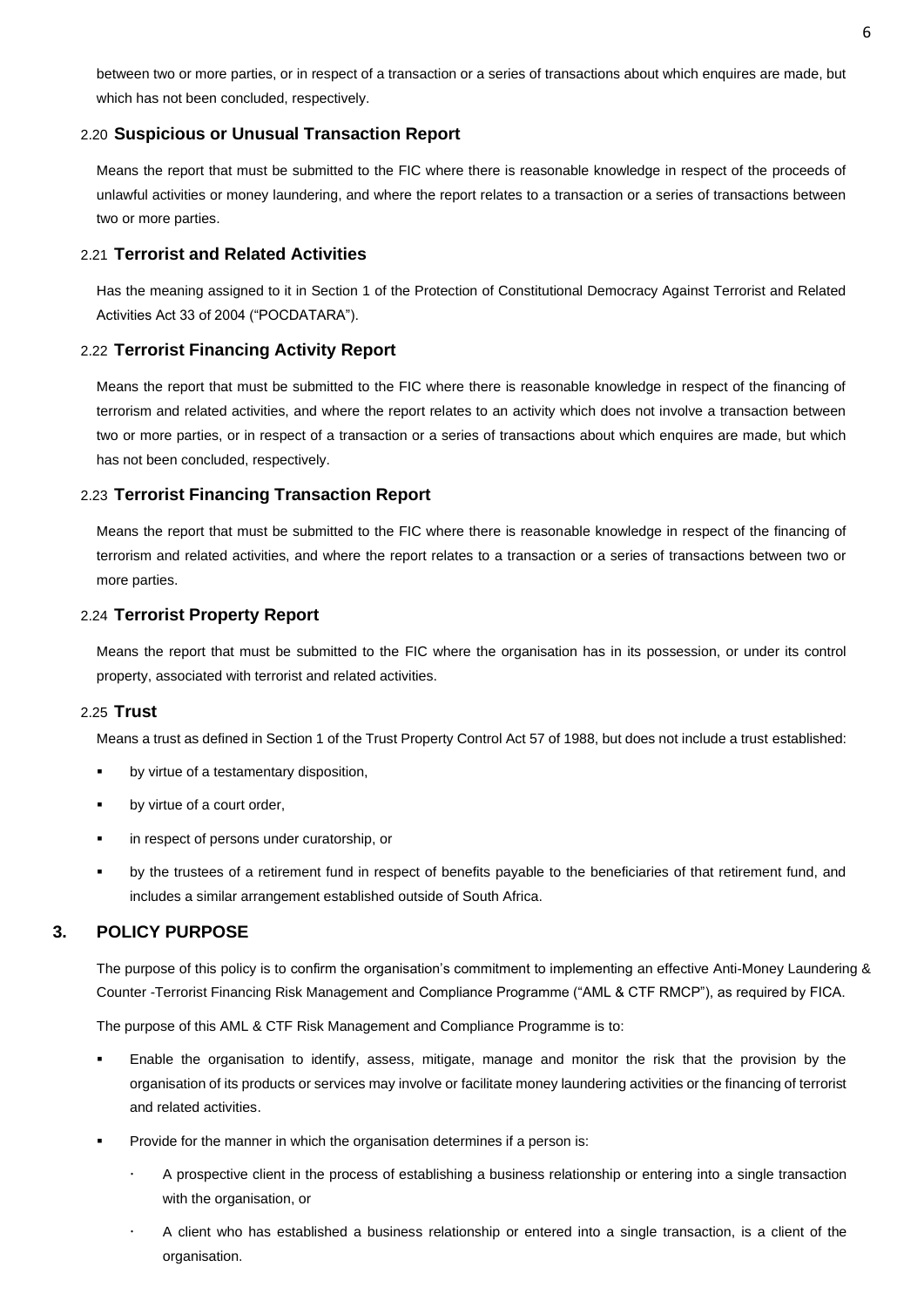- Provide for the manner in which the organisation complies with the compliance obligations of not establishing a business relationship or concluding a single transaction with an anonymous client or a client with an apparent false or fictitious name.
- Provide for the manner in which, and the processes by which, the organisation:
	- Establishes and verifies the identity of a client, and
	- Establishes a client representative's authority to establish a business relationship or to conclude a single transaction on behalf of a client.
- Provide for the manner in which, and the processes by which, the organisation determines whether future transactions that will be performed in the course of the business relationship, are consistent with the organisation's knowledge of a prospective client.
- Provide for the manner in which, and the processes by which, the organisation conducts additional due diligence measures in respect of legal persons, trusts and partnerships.
- Provide for the manner in which, and the processes by which, ongoing due diligence and account monitoring in respect of business relationships are conducted by the organisation.
- Provide for the manner in which the examining of:
	- Complex or unusually large transactions, and
	- Unusual patterns of transactions which have no apparent business or lawful purpose takes place.
- Provide for the manner in which, and the processes by which, the organisation will confirm information relating to a client when the organisation has doubts about the veracity of previously obtained information.
- Provide for the manner in which, and the processes by which the organisation will perform the client due diligence requirements in accordance with the following compliance obligations:
	- The identification of clients and other relevant persons,
	- Understanding and obtaining information on business relationships,
	- Additional due diligence measures relating to legal persons, trusts and partnerships,
	- Ongoing due diligence when, during the course of a business relationship, the organisation suspects or knows that a transaction or activity is suspicious or unusual.
- Provide for the manner in which the organisation will terminate an existing business relationship where the organisation is unable to:
	- Establish and verify the identity of a client or other relevant person,
	- Obtain information describing the nature of the business relationship, the intended purpose of the business relationship concerned and the source of funds which a prospective client expects to use in concluding transactions in the course of the business relationship concerned,
	- Conduct ongoing due diligence.
- Provide for the manner in which, and the processes by which, the organisation will determine whether a prospective client is a foreign prominent public official or a domestic prominent influential person.
- Provide for the manner in which, and the processes by which, enhanced due diligence is conducted for higher-risk business relationships and when simplified client due diligence might be permitted in the organisation.
- Provide for the manner, place in which and the period for which client due diligence and transaction records are kept.
- Enable the organisation to determine when a transaction or activity is reportable to the FIC.
- Provide for the processes for reporting information to the FIC.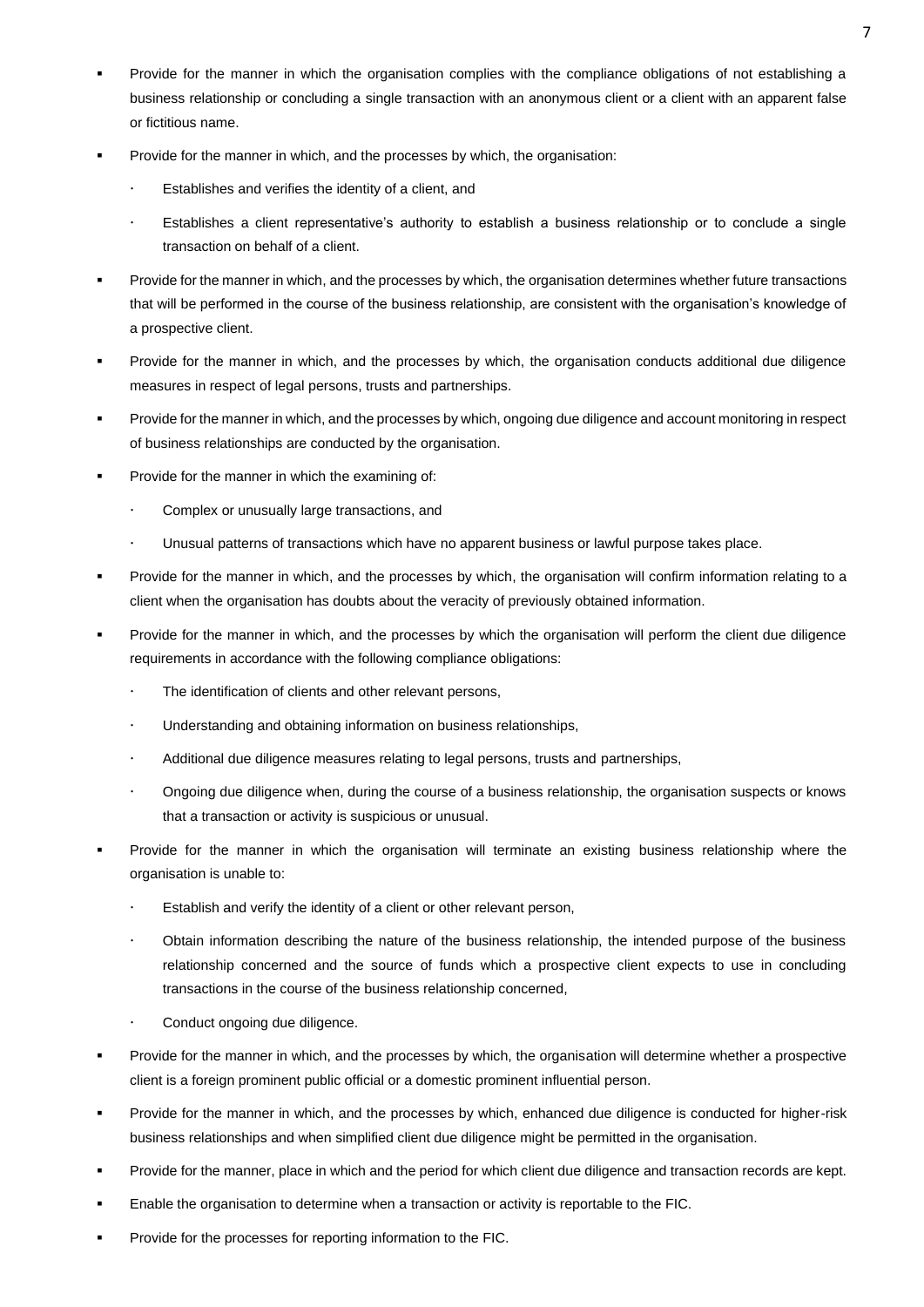- Provide for the processes for the organisation to implement its AML & CTF RMCP.
- Indicate if any of the processes are not applicable to the organisation, and if so, the reasons why it is not applicable.

#### <span id="page-8-0"></span>**4. POLICY STATEMENT**

The organisation commits itself to achieving the following compliance objectives in terms of FICA:

- To protect the integrity of the organisation through the continued management of money laundering and terrorist financing risk.
- To apply a risk-based approach to client transactions and to understand the purpose of all business relationships entered into with clients.
- To educate employees how to identify business relationships and transactions that pose a higher risk to money laundering and terrorist financing.
- To implement robust Client Due Diligence procedures that will make it more difficult for criminals to hide the proceeds of unlawful activities.
- To submit to the FIC relevant reports concerning all transactions that are identified as being suspicious, unusual or above the prescribed cash threshold.
- To keep accurate records of all FICA related transactions and Client Due Diligence procedures.
- To prevent any reputational fallout or brand damage due to noncompliance with FICA and/or the organisation's AML & CTF RMCP.
- To prevent any civil or criminal fines or penalties due to noncompliance with FICA and/or the organisation's AML & CTF RMCP.
- To prevent loss of sales and client confidence due to noncompliance with FICA and/or the organisation's AML & CTF RMCP.

# <span id="page-8-1"></span>**5. FICA COMPLIANCE OBLIGATIONS**

The organisation has identified the following twenty-three FICA related compliance obligations:

| Nr.                                                  | <b>Domain</b>                               | <b>Compliance Obligation</b>                                                                                                            |                           | <b>Regulatory</b><br><b>Designation</b>    |
|------------------------------------------------------|---------------------------------------------|-----------------------------------------------------------------------------------------------------------------------------------------|---------------------------|--------------------------------------------|
| 5.1.1                                                | <b>FICA</b><br><b>GRC Standards</b>         | Organisation must Develop,<br>Document.<br>The<br>Maintain and Implement an AML & CTF RMCP                                              | <b>FICA</b><br>Sec 42     | Accountable<br>Institutions                |
| 5.1.2                                                | <b>FICA</b><br><b>GRC Standards</b>         | The Organisation must Govern Compliance with its<br>AML & CTF RMCP                                                                      | <b>FICA</b><br>Sec 42A    | Accountable<br>Institutions                |
| <b>FICA</b><br>5.2.1<br>Licensing and<br>Maintenance |                                             | The Organisation must Register itself with the FIC                                                                                      | <b>FICA</b><br>Sec 43B(1) | Accountable<br>& Reporting<br>Institutions |
| 5.2.2                                                | <b>FICA</b><br>Licensing and<br>Maintenance | The Organisation must inform the FIC of any<br>changes to its Registration Particulars                                                  | <b>FICA</b><br>Sec 43B(4) | Accountable<br>& Reporting<br>Institutions |
| <b>FICA</b><br>5.3.1<br><b>CDD Procedure</b>         |                                             | The Organisation must perform Enhanced Client<br>Due Diligence Procedures where a High-Risk Client,<br>Product or Service is Identified | <b>FICA</b><br>Sec 42(2)  | Accountable<br>Institutions                |
| 5.3.2                                                | <b>FICA</b><br><b>CDD Procedure</b>         | The Organisation must Understand and Obtain<br>Information where a new Business Relationship is<br>established                          | <b>FICA</b><br>Sec 21A    | Accountable<br>Institutions                |
| 5.3.3                                                | <b>FICA</b><br>CDD Procedure                | The Organisation must Establish and Verify the<br>Identity of all prospective Clients                                                   | <b>FICA</b><br>Sec 21     | Accountable<br>Institutions                |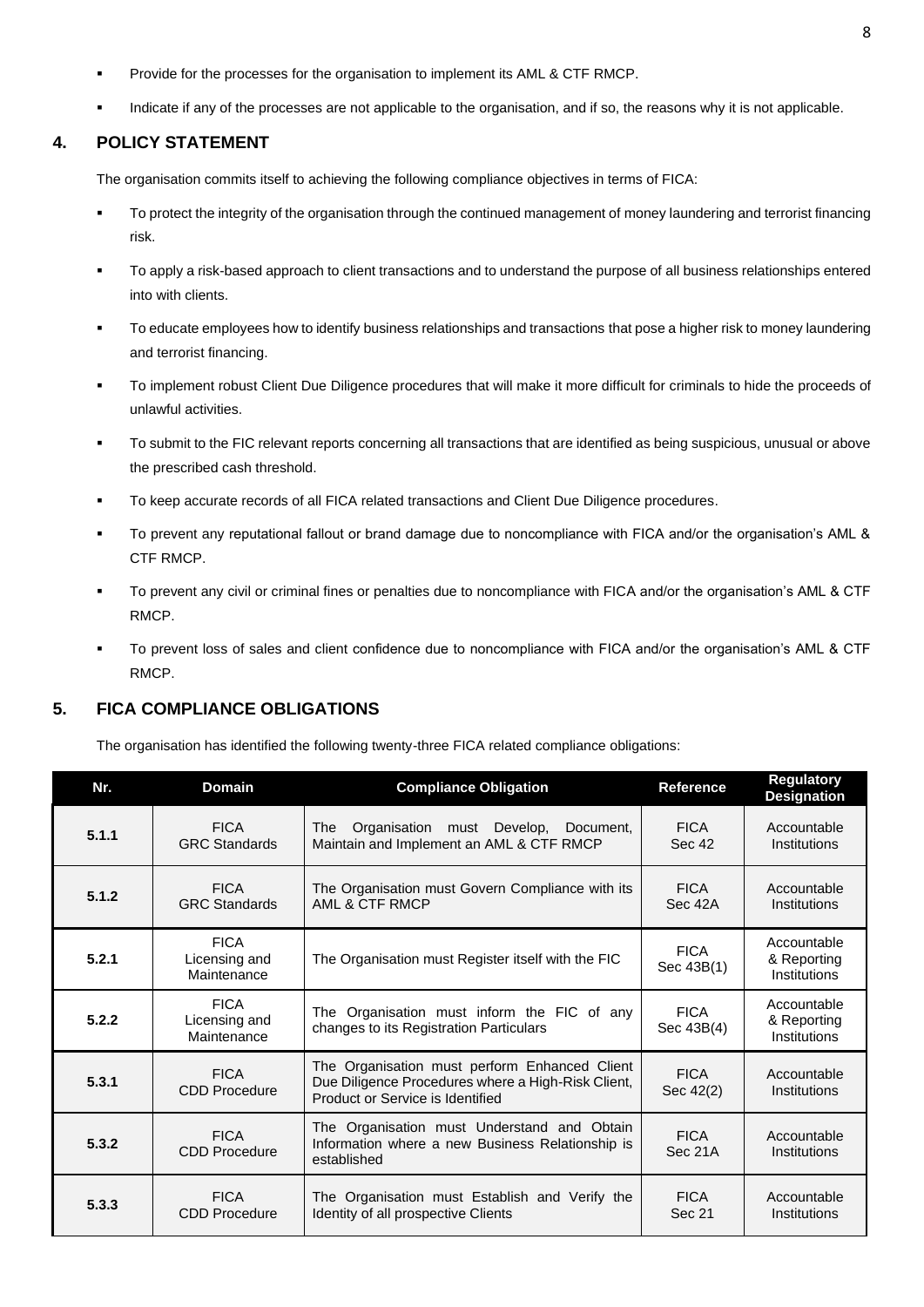| <b>FICA</b><br>5.3.4<br><b>CDD Procedure</b>  |                                      | The Organisation must Avoid Clients with apparent<br><b>False or Fictitious Names</b>                                                                     | <b>FICA</b><br>Sec 20A          | Accountable<br>Institutions                |
|-----------------------------------------------|--------------------------------------|-----------------------------------------------------------------------------------------------------------------------------------------------------------|---------------------------------|--------------------------------------------|
| <b>FICA</b><br>5.3.5<br><b>CDD Procedure</b>  |                                      | The Organisation must Avoid and Terminate any<br>Business Relationships or Single Transactions<br>where it is unable to conduct a Client Due Diligence    | <b>FICA</b><br>Sec 21E          | Accountable<br>Institutions                |
| <b>FICA</b><br>5.3.6<br><b>CDD Procedure</b>  |                                      | The Organisation must Avoid Transactions and<br>Business Relationships with Persons and Entities<br>identified by the United Nations Security Council     | <b>FICA</b><br>Sec 26B &<br>26C | Universal                                  |
| <b>FICA</b><br>5.3.7<br><b>CDD Procedure</b>  |                                      | The Organisation must perform Additional Client<br>Due Diligence Procedures where a client is a<br>Domestic Prominent Influential Person                  | <b>FICA</b><br>Sec 21G          | Accountable<br>Institutions                |
| <b>FICA</b><br>5.3.8<br><b>CDD Procedure</b>  |                                      | The Organisation must perform Additional Client<br>Due Diligence Procedures where a client is a<br>Foreign Prominent Public Official                      | <b>FICA</b><br>Sec 21F          | Accountable<br>Institutions                |
| <b>FICA</b><br>5.3.9<br><b>CDD Procedure</b>  |                                      | The Organisation must perform Additional Client<br>Due Diligence Procedures where a client is a Family<br>Member or a Close Associate of a DPIP or a FPPO | <b>FICA</b><br>Sec 21H          | Accountable<br>Institutions                |
| <b>FICA</b><br>5.3.10<br><b>CDD Procedure</b> |                                      | The Organisation must perform Additional Client<br>Due Diligence Procedures where a client is a Legal<br>Person, Trust or Partnership                     | <b>FICA</b><br>Sec 21B          | Accountable<br>Institutions                |
| 5.3.11                                        | <b>FICA</b><br><b>CDD Procedure</b>  | The Organisation must when in Doubt, confirm the<br>Veracity of previously obtained Client Information                                                    | <b>FICA</b><br>Sec 21D          | Accountable<br>Institutions                |
| 5.3.12                                        | <b>FICA</b><br><b>CDD Procedure</b>  | The Organisation must perform Ongoing Client Due<br>Diligence Procedures and the Monitoring of<br>Transactions of existing Business Relationships         | <b>FICA</b><br>Sec 21C          | Accountable<br>Institutions                |
| 5.4.1                                         | <b>FICA</b><br><b>Reporting Duty</b> | The Organisation must submit Cash Threshold<br>Reports within the prescribed time limit                                                                   | <b>FICA</b><br>Sec 28           | Accountable<br>& Reporting<br>Institutions |
| 5.4.2                                         | <b>FICA</b><br><b>Reporting Duty</b> | The Organisation must submit Suspicious or<br>Unusual Transaction Reports within the prescribed<br>time limit                                             | <b>FICA</b><br>Sec 29           | Universal                                  |
| 5.4.3                                         | <b>FICA</b><br><b>Reporting Duty</b> | The Organisation must submit Terrorist Property<br>Reports within the prescribed time limit                                                               | <b>FICA</b><br>Sec 28A          | Accountable<br>Institutions                |
| 5.5.1                                         | <b>FICA</b><br>Recordkeeping         | Organisation must keep and<br>The<br>maintain<br>Transaction Records for the required period                                                              | <b>FICA</b><br>Sec 22A & 23     | Accountable<br>Institutions                |
| 5.5.2                                         | <b>FICA</b><br>Recordkeeping         | The Organisation must keep and maintain Client<br>Due Diligence Records for the required period                                                           | <b>FICA</b><br>Sec 22 & 23      | Accountable<br>Institutions                |
| 5.5.3                                         | <b>FICA</b><br>Recordkeeping         | The Organisation must ensure Compliance where<br>Transaction Records or Client Due Diligence<br>Records are kept and maintained by a Third Party          | <b>FICA</b><br><b>Sec 24</b>    | Accountable<br>Institutions                |
| 5.6                                           | <b>FICA</b><br>Awareness Training    | The Organisation must provide Training to ensure<br>compliance with FICA and the Organisation's AML &<br><b>CTF RMCP</b>                                  | <b>FICA</b><br>Sec 43           | Accountable<br>Institutions                |

The procedures relating to the abovementioned obligations are contained in the following Standards, Procedures and Best Practice ("SPB") documents:

- 5.1 2018.05 SPB FICA General Standards, Licensing & Training;
- 5.2 2018.05 SPB FICA Client Due Diligence;
- 5.3 2018.05 SPB FICA Reporting; and
- 5.4 2018.05 SPB FICA Recordkeeping;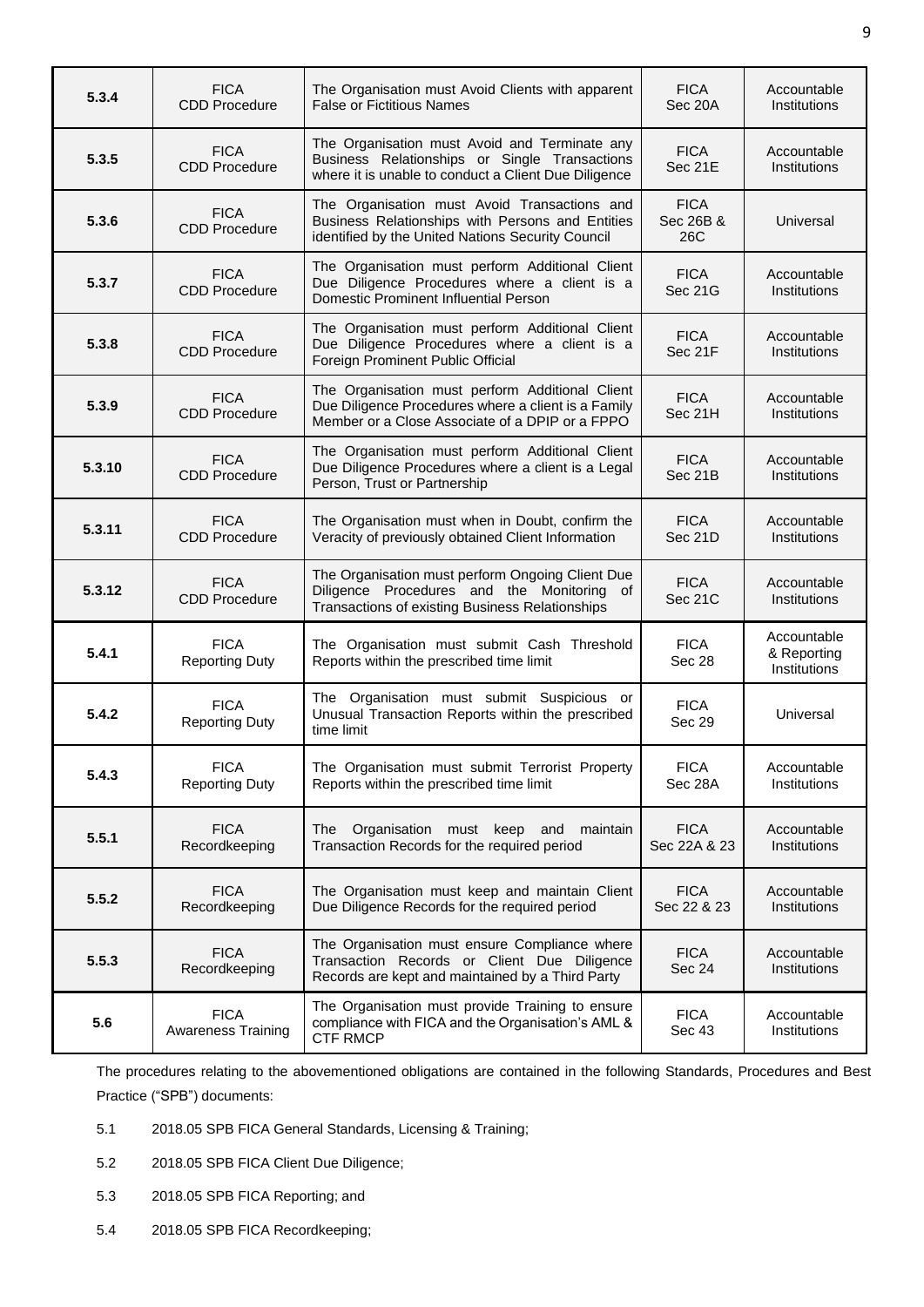# <span id="page-10-0"></span>**6. STANDARDISED COMPLIANCE RISK AND IMPLEMENTED CONTROLS**

The organisation has identified nine compliance risks considering its compliance objectives and obligations.

The compliance risks have been assessed and evaluated based on the likelihood of the risk occurring, as well as the potential impact should the risk event occur.

|     | Compliance<br><b>Risk</b>                                                                                                                                  | <b>Possible</b>                                                                                                                                                                                                                                                                                                                     | Likelihood        | Impact            | <b>Risk</b>      |                                                                                                        |
|-----|------------------------------------------------------------------------------------------------------------------------------------------------------------|-------------------------------------------------------------------------------------------------------------------------------------------------------------------------------------------------------------------------------------------------------------------------------------------------------------------------------------|-------------------|-------------------|------------------|--------------------------------------------------------------------------------------------------------|
| Nr. |                                                                                                                                                            | Noncompliance<br><b>Sanctions</b>                                                                                                                                                                                                                                                                                                   | <b>Assessment</b> | <b>Assessment</b> | Rating           | <b>Implemented Controls</b>                                                                            |
| 7.1 | Civil or criminal<br>fines or<br>penalties where<br>there is a failure<br>in the <b>FICA</b><br><b>Reporting Duty</b><br>procedures                        | Guilty of an<br>Offence: Period not<br>exceeding 15 years<br>imprisonment or to a<br>fine not exceeding<br>R100 Million<br>and/or<br><b>Administrative</b><br><b>Sanction: Financial</b><br>Penalty not<br>exceeding R10<br>Million in respect of<br>natural persons and<br>R50 Millions in<br>respect of any other<br>legal person | <b>Unlikely</b>   | Catastrophic      | <b>High</b>      | • FICA Awareness Training<br><b>Employee Reporting</b><br>Procedure                                    |
| 7.2 | Loss of sales<br>and customer<br>confidence<br>where there is a<br>failure in the<br><b>FICA</b><br><b>Reporting Duty</b><br>procedures                    | <b>Administrative</b><br><b>Sanction: The</b><br>restriction or<br>suspension of certain<br>specified business<br>activities                                                                                                                                                                                                        | Rare              | Catastrophic      | <b>Tolerable</b> | <b>FICA Awareness Training</b><br><b>Employee Reporting</b><br>Procedure                               |
| 7.3 | Civil or criminal<br>fines or<br>penalties where<br>proper FICA<br><b>Customer Due</b><br><b>Diligence</b><br>measures are<br>not conducted                | <b>Administrative</b><br><b>Sanction: Financial</b><br>Penalty not<br>exceeding R10<br>Million in respect of<br>natural persons and<br>R50 Million in respect<br>of any other legal<br>person                                                                                                                                       | <b>Unlikely</b>   | Catastrophic      | <b>High</b>      | <b>Customer Due Diligence</b><br>Forms<br>Risk Rating Framework<br>DocFox<br>• FICA Awareness Training |
| 7.4 | Civil or criminal<br>fines or<br>penalties where<br><b>FICA</b><br>Recordkeeping<br>requirements<br>are not met                                            | Administrative<br><b>Sanction: Financial</b><br>Penalty not<br>exceeding R10<br>Million in respect of<br>natural persons and<br>R50 Millions in<br>respect of any other<br>legal person                                                                                                                                             | <b>Unlikely</b>   | Catastrophic      | <b>High</b>      | • FICA Awareness Training<br>■ DocFox<br>Electronic copies saved on<br>server for easy access          |
| 7.5 | Reputational<br>fallout or brand<br>damage where<br>there is a failure<br>in the FICA<br><b>Reporting Duty</b><br>procedures                               | Administrative<br><b>Sanction: A</b><br>Reprimand                                                                                                                                                                                                                                                                                   | <b>Unlikely</b>   | <b>Major</b>      | <b>Tolerable</b> | • FICA Awareness Training<br><b>Employee Reporting</b><br>Procedure                                    |
| 7.6 | Civil or criminal<br>fines or<br>penalties where<br>proper FICA<br><b>GRC</b><br><b>Standards</b> are<br>not<br>implemented,<br>reviewed and<br>maintained | Administrative<br><b>Sanction: Financial</b><br>Penalty not<br>exceeding R10<br>Million in respect of<br>natural persons and<br>R50 Millions in<br>respect of any other<br>legal person                                                                                                                                             | <b>Unlikely</b>   | Catastrophic      | <b>High</b>      | ■ Annual Review of AML &<br><b>CTF RMCP</b>                                                            |